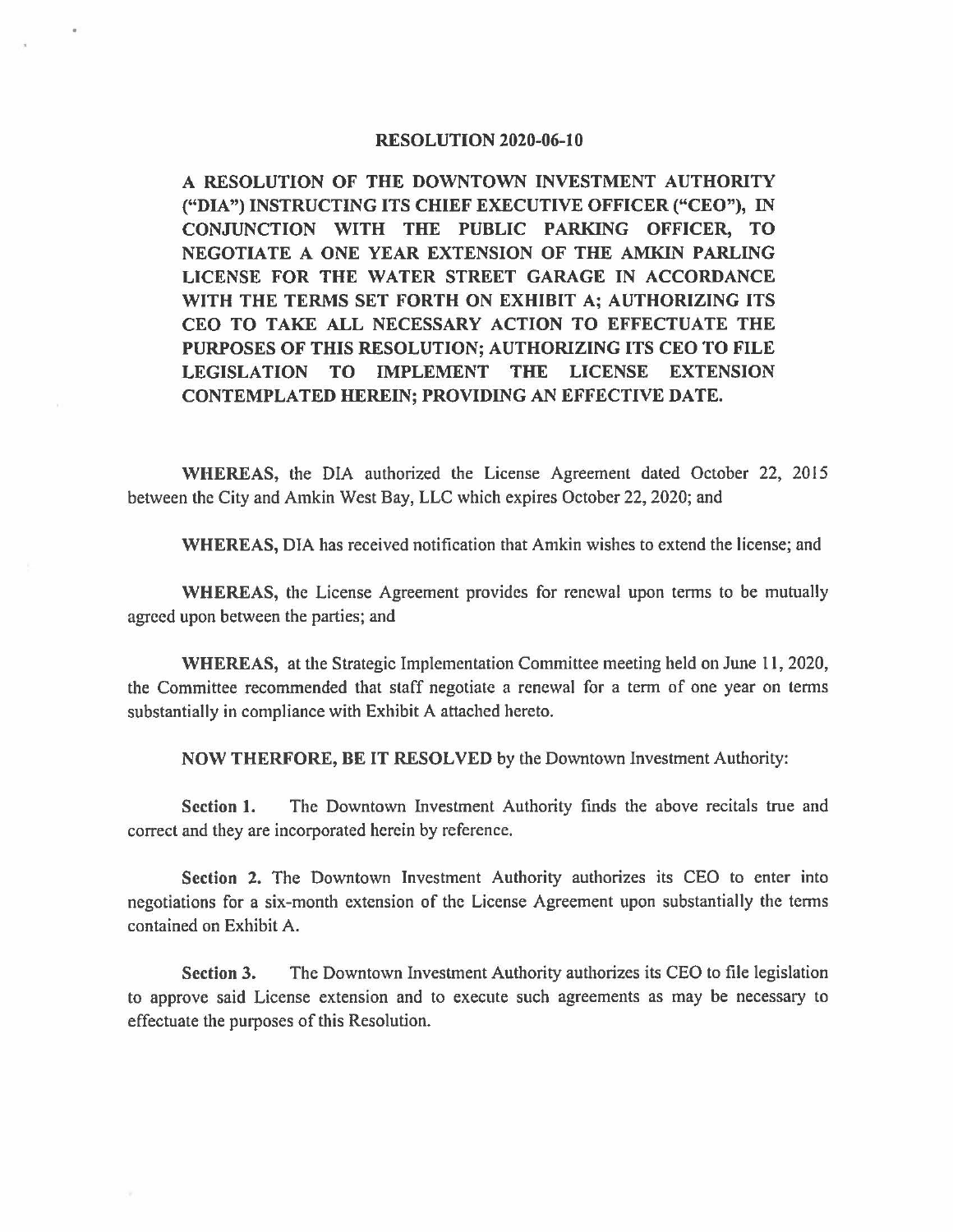**RESOLUTION** 2020-06-10 **PAGE 2** OF 3

**Section 4.** The Effective Date of this Resolution is the date upon execution of this Resolution by the Chair of the DIA Board.

WITNESS: DOWNTOWN INVESTMENT AUTHORITY

Gall-Sila C Craig Gibbs, Esq., Chairman Date

06.820

VOTE: In Favor: **\_-e \_\_\_** Opposed: **\_\_ a \_\_** Abstained: *\_c) \_\_ \_*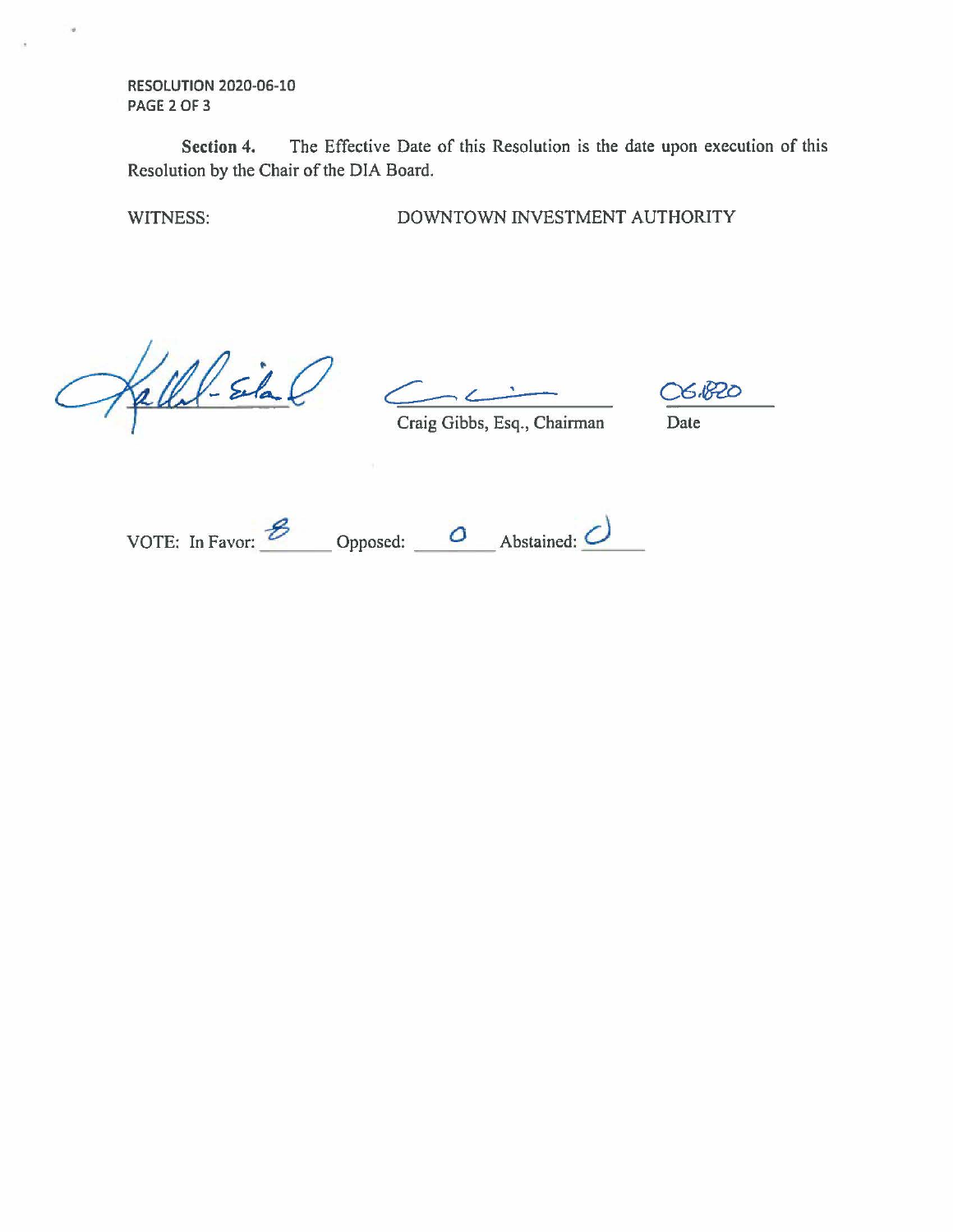

# Downtown Investment Authority

## **RESOLUTION 2020-06-10 EXHIBIT A - TERM SHEET**

**Project Name:** Water Street Garage Parking Proposal

**Licensee:** Amkin West Bay, LLC (Amkin)

**Term of extension:** Six months from current lease maturity date of October 22, 2020 (to April 22, 2021) with the option for one five-year extension upon terms to be negotiated.

**Maximum Number of Spaces:** Up to 850, a lower maximum may be negotiated in order to meet the needs of the Licensee and its tenants.

### **Rate:**

Option A:

- Licensee is to select a Base Level Commitment from the chart shown below as Table A which provides a decreasing rate structure based upon the chosen Active Space commitment.
- The Base Level Commitment provides the Licensee with the chosen number of Active Spaces for each month of the extension term, but is applicable at the chosen level for the full lease extension period and must be selected prior to exercising the extension option.
- The Base Level Commitment selected also determines the related monthly cost for Additional Spaces utilized and Inactive Spaces which will be assessed on a monthly basis through billing from the COJ Office of Public Parking.

| <b>Minimum Active #</b> | 300   | 400   | 500          | 600   | 700   | 800   |
|-------------------------|-------|-------|--------------|-------|-------|-------|
| Rate   \$               | 80.00 | 77.50 | $75.00$   \$ | 72.50 | 70.00 | 67.50 |
| <b>Additional #</b>     |       |       |              |       |       |       |
| Rate $\frac{1}{5}$      | 90.00 | 87.50 | $85.00$   \$ | 82.50 | 80.00 | 77.50 |
| Inactive #              |       |       |              |       |       |       |
| Rate                    | 40.00 | 37.50 | $35.00$   \$ | 32.50 | 30.00 | 27.50 |

### **Table A – Base Level Commitment and Related Monthly Charges**

### **Maximum Number of Spaces - 850**

**Base Rate** – The contractually agreed to minimum number of Active Spaces establishes the base monthly rate for each month of the full extension period.

- *Plus*: **Additional Number** The additional number of Active Spaces based on the number of activated parking cards above the Base Level and up to the maximum as determined by the COJ Office of Public Parking each month.
- *Plus*: **Inactive Spaces** The maximum gross number of spaces made available by the extension agreement less the Active Spaces counted above each month.
- Option B: Flat rate of \$65.00 per space with the initial term to be paid in full in advance at the Licensee's option.